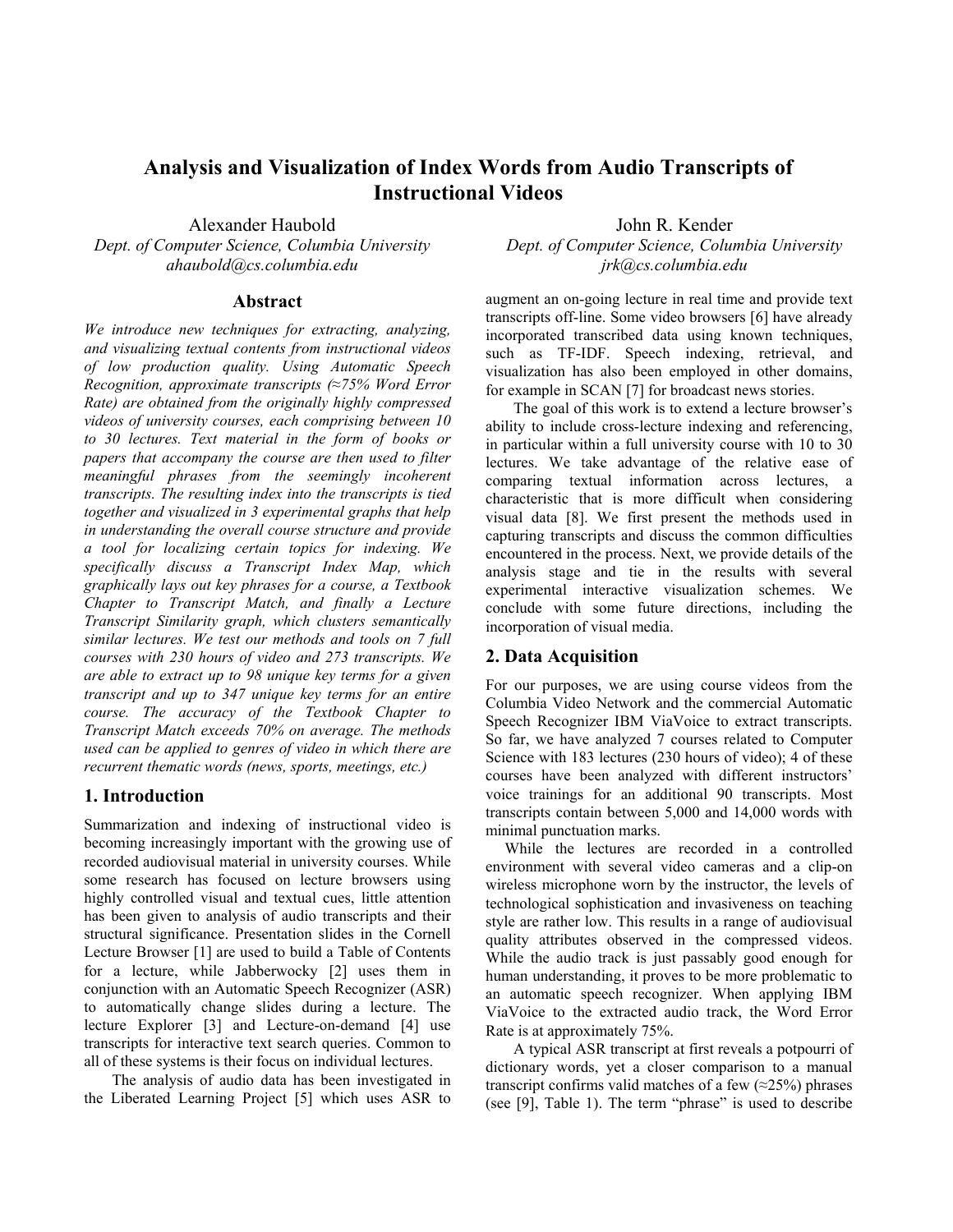any number of words  $(\geq 1)$  that appear in a semantically meaningful fashion. Using known methods of keyword extraction does not establish the desired separation between correctly and incorrectly recognized text. We will show how undesirable words can be filtered out by using an external corpus of expected phrases taken from the index of the accompanying course textbook.

Training the software with the instructor's original voice instead of applying some other person's voice for transcribing a lecture resulted in marginal improvements of 3% for Word Error Rate. At the same time, the raw number of identified index phrases and their occurrence remained approximately the same at  $\lt \pm 1\%$ , while the length of transcriptions for matched voices decreased by up to 10% (see [9], Table 6). This indicates an increase in accuracy for using matched voices. The qualitative difference between using matched and unmatched voices was still more significant. The difference in uniquely identified index phrases from the same lecture was as much as 20%. The benefits of this substantial difference will be discussed later. We can attribute the overall low recognition accuracy to the poor quality of the recordings. When the instructors who provided training data used the microphone with a Digital Signal Processing unit at a computer, the Speech Recognizer captured most (80%) of the spoken words. These results compare to those from the Liberated Learning Project [5].

One characteristic of lecture speech is its lack of grammatically accurate sentence structure. This includes repetitions, missing sentence completions, corrections, and filled pauses. While this lack of structure in speech does not map to the careful preparation of a material in a textbook, we are still able to use the external corpus of index terms to filter out a small portion of key terms from the transcripts. We will also show how an approximate correspondence can be made between lecture transcripts and chapters from the textbook using word pairs.

## **3. Analysis**

For the purpose of indexing, summarization, and crossreferencing, meaningful text needs to be extracted from the transcripts. Ideally, such contents would include "theme" and "topic phrases" that describe the topics covered in a given lecture. The term "theme phrase" is loosely defined as a phrase shared among several transcripts, i.e. a phrase that appears in at least  $\frac{1}{4}$  of all transcripts. A "topic phrase" denotes the opposite, i.e. a phrase shared in less than  $\frac{1}{4}$  of all transcripts. The value of  $\frac{1}{4}$  has been experimentally derived from index phrase occurrence patterns (see [9], Figure 1). Theme phrases tend to provide a general tenor for the contents of an entire course or a portion thereof, similar to an abstract of a paper or a back cover summary of a book. Topic phrases single out specific topics for one or more lectures, as we would expect from a Table of Contents of a textbook.

## **3.1. Filtering Index Phrases**

The raw index first undergoes some rudimentary word transformations, which are the result of several observations about commonalities between ASR, lecture-style speech, and textbook indices. Considerations are made with respect to length of recognized phrases, use of stop words, and grammatical structure (see [9], Table 2). Given the low-accuracy speech recognition of lectures as well as the casual style of speech, the likelihood of capturing a meaningful phrase decreases dramatically with increasing number of words in the phrase (see [9], Table 3). The structure of phrases in a textbook's index tends to reflect this observation: Most index phrases are 1 and 2 words long when disregarding stop words. Hierarchical indentations are therefore discarded and every line of the index becomes a phrase. The reduction of the index to smaller phrases is also performed with respect to stop words in front and after content words. Lastly, a Porter stemmer [10, p. 534] is applied to all words. We apply a partial stemmer that only converts plural nouns to singular nouns, and conjugated verbs to their un-conjugated counterparts.

## **3.2. Filtering Word Pairs**

As an alternative to finding index phrases in transcripts, we have explored using word pairs. The rationale behind word pairs is to address the relatively incoherent and fragmented order in which contents occurs within a transcript. Since these fragments are padded with stop words, we have defined a word pair as two unordered words appearing anywhere within some fixed distance of another. We have empirically determined this distance to be approximately 10 words for the type of transcripts that we are investigating.

#### **3.3. Results for Filtering Index Phrases**

In performing our analysis on 273 transcripts, we have been able to identify a reasonable number of index terms in the ASR transcripts (see [9], Table 6 for details). On average, between 30 and 414 index phrases were found for a given transcript, while between 8 and 98 of them were unique occurrences within that transcript. Between 20% and 30% of the index phrases for a transcript had a comparatively significant occurrence between 5 and 50, while between 35% and 50% of them occurred only once. Finally, the number of unique index phrases across an entire course of 10 to 30 lectures was computed to be between 40 and 347 for textbook indices that contained between 253 and 4701 unique index phrases.

While the absolute results with respect to number of index phrases per transcript and unique phrases per course are roughly the same from using two different voice trainings, the qualitative difference is more significant. In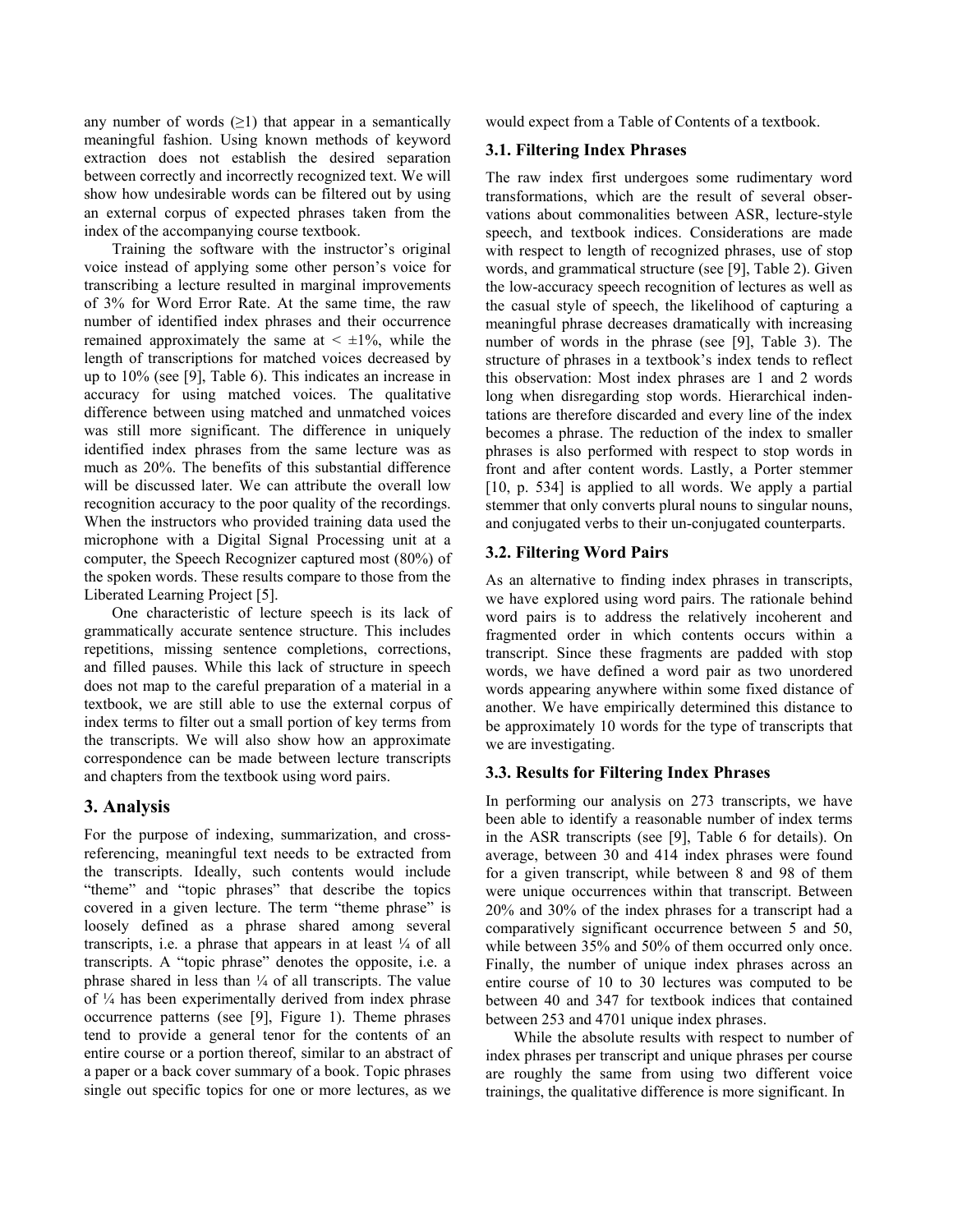

Figure 1: Transcript Index Map for the course "Analysis of Algorithms": Zoom is set to 13, i.e. half the number of transcripts for this course. Displayed are topic and theme phrases, with theme phrases appearing in larger blobs. Phrases are color-coded using a red to yellow gradient denoting higher to lower occurrences.

the union of index phrases from matched and unmatched voices, the average number of unique index words per lecture increased up to 18%, while the number of unique words per course saw an increase of up to 10% (see [9], Table 7). The intersection, on the other hand, turns out to include mostly rare terms that have no useful value in indexing.

## **4. Results**

We have investigated several interactive visualization techniques that present the results from text analysis to the student in a meaningful fashion. The 3 graphs were developed out of the available dimensions: transcripts, textbook chapters, identified phrases, occurrence of index phrases in transcripts, and occurrence of index phrases in chapters. Because it is up to the student to decide at what level of detail to view the textual contents (theme versus topic), some of the threshold values were incorporated into the user interface as variable sliders.

Common to all 3 visualizations are three parameters that are roughly analogous to a camera's settings. A "zoom" feature, derived from the occurrence of a phrase across transcripts, allows for setting the specificity of the displayed phrases, ranging from topic-specific to entirely thematic. The "focus" setting denotes the frequency with which a phrase occurs, which is derived from the occurrence of a phrase within a given transcript. The third common setting, "contrast", controls the length of the phrases considered for display.

#### **4.1. Transcript Index Map**

The Transcript Index Map (see Figure 1) is a graph in which index phrases are mapped to the transcripts they appear in. Its primary purpose is to provide the equivalent of a textbook index to each transcript, except that the index terms are not ordered alphabetically, but rather in



Figure 2: Chapter Transcript Match for the same course: The instructor follows the book in order, which can be seen from the diagonal. Green denotes correct, yellow potential, and red incorrect matches. This ground-truth matching has been added for illustrative purposes. The actual interface would merely indicate the best match (here: green and red).

order of occurrence. Transcripts appear temporally increasing along the horizontal direction, and index phrases drop vertically below each transcript in decreasing order of occurrence. To further distinguish the frequency with which an index phrase occurs, each item is colored in a spectrum from red to yellow denoting high to low occurrences, respectively.

The second function of the Transcript Index Map is to cross-reference index phrases among consecutive transcripts. For this purpose, semantically equal terms are grouped and their occurrences are summed, effectively increasing their importance in becoming theme phrases. Visually, a grouped item also appears longer, denoting its temporal dependence.

# **4.2. Textbook Chapter to Transcript Match**

In this second visualization (see Figure 2) we attempt to match a given transcript to a textbook chapter based on the set of identified index phrases. While not every lecture must have a corresponding chapter in the textbook, and while some lectures cover more than one chapter, this interface highlights those chapters that have a relatively high probability of corresponding to the given lectures. The tabular interface is divided into individual chapters from the textbook in columns, and lecture transcripts in rows. Each cell represents a numeric value that ranks the relative score for each chapter-transcript pairing. The score is based on a conceptual three dimensional histogram, whose first dimension is transcript number, second dimension is chapter, and third dimension is phrase identifier. This histogram reorders for phrase<sub>k</sub> the number of times it simultaneously occurs in transcript, and chapter<sub>i</sub>, each histogram bin thus is named count $(i, j, k)$ . We define  $s$ *c*<sup>*k*</sup>

$$
score(i, j) = \sum_{k} ln(count(i, j, k))
$$

That is: For every phrase in a given transcript i, add the